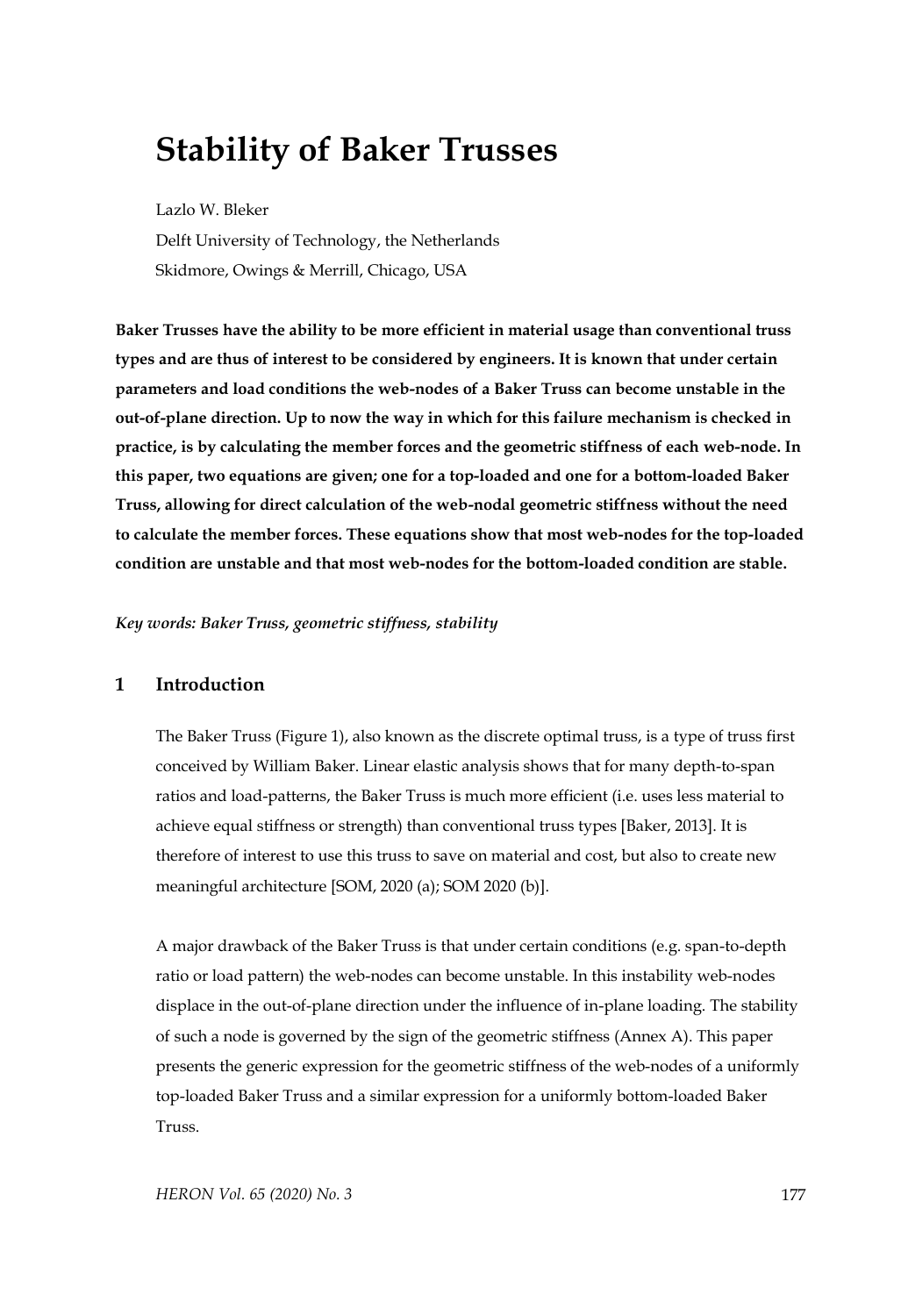### **2 Method**

Figure 1 shows the truss which is to be analysed including the parameters used. Dimensions *L* and *h* denote the total span and height of the truss respectively. Variable *b* is the total number of bays (panels) per halve span. The web-nodes are located at half height and in horizontal direction at three quarters width of the bays. For the example truss in Figure 1, *b* is equal to 4. *n* denotes the bay number, starting at 1 on either support and increasing by 1 for every bay towards the middle of the truss. Finally, with *F* denoting the downwards directed point-loads at all upper nodes of the truss, as shown in the figure, the problem is uniquely defined.



*Figure 1: Parameters of the Baker Truss*

The top and bottom chord nodes are fixed in out-of-plane direction e.g. by the chords being continuous or by floor slabs at the height of the chords. Therefore, only the web nodes can buckle in the out-of-plane direction. The geometrical stiffness is given by equation (1). For a derivation of this equation see Annex A.

$$
k_n = \sum_{i=1}^j \frac{N_i}{L_i} \tag{1}
$$

in which

*k<sup>n</sup>* is the geometric stiffness of node *n; j* is the number of nodes connected to node *n;*  $L_i$  is the length of the member connecting node *n* to node *i*; *N<sup>i</sup>* is the normal force of the member connecting node *n* to node *i*;

The interpretation of the geometric stiffness is that a node that is moved perpendicular to the plane of the truss will push back with a force. The magnitude of this force is the absolute value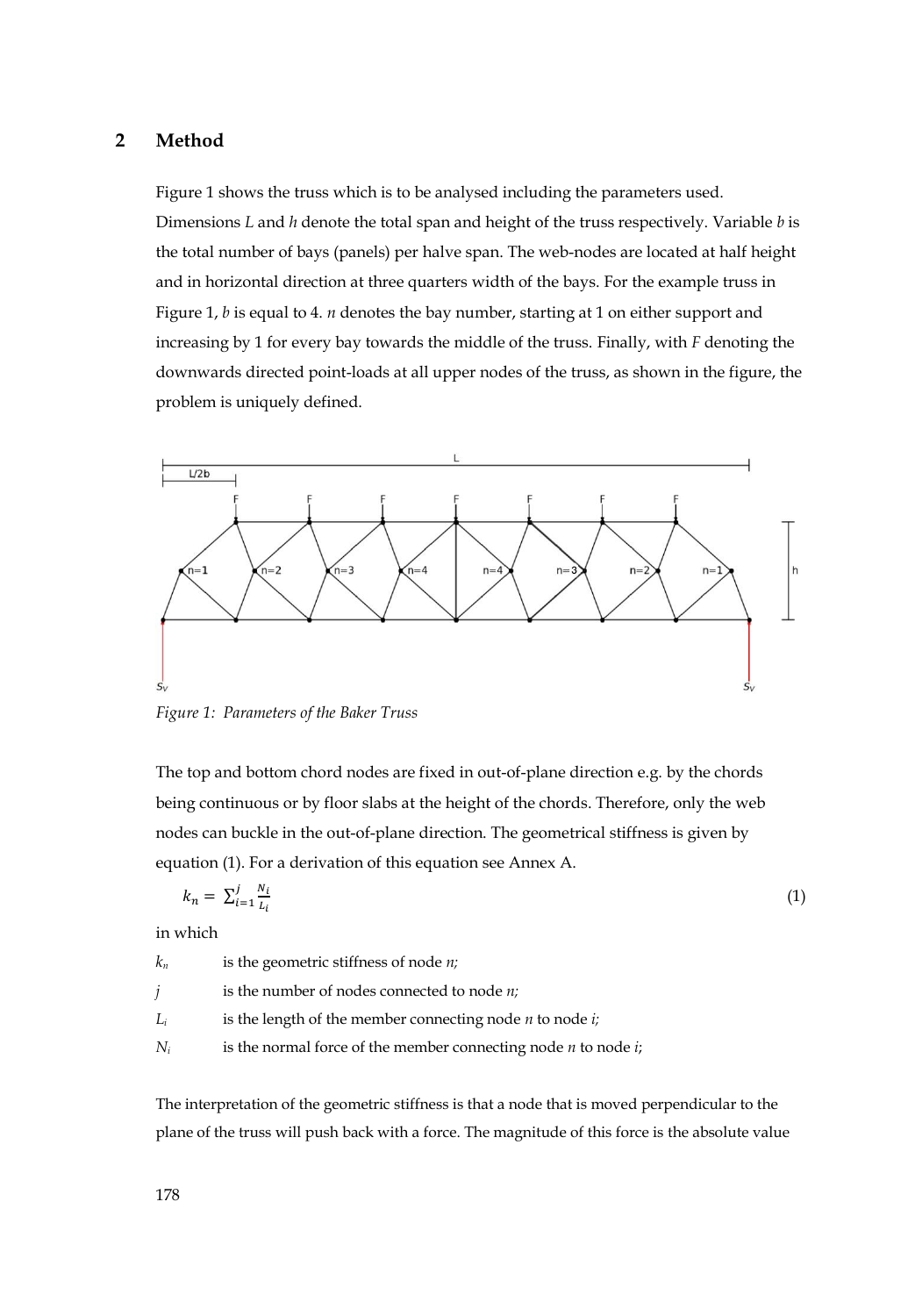of the displacement times the geometrical stiffness *kn*. Consequently, a node is stable if its geometrical stiffness is positive.

A Baker truss is statically determinate and therefore all member forces can be determined using only equilibrium equations. The derivation is based upon analytically derived member forces being substituted in equation (1) to obtain the desired equation.

## **3 Derivation**

This section presents the full derivation of the expression for the geometric stiffness of any web-node in a top-loaded Baker Truss. The derivation of the bottom-loaded truss only requires changes in a few equations of the top-loaded truss derivation and is not included. The derivation can be divided into five consecutive steps:

- 1. Deriving the support reactions, followed by the forces in web members of bay 1 (leftmost bay).
- 2. Deriving the expression relating the forces in web members of bay *n* to bay *n* 1.
- 3. Decoupling the previous expression such that each relevant member of bay *n* individually relates to the same member of bay *n* – 1.
- 4. Converting the expressions relating forces in bay *n* to the forces in bay *n*  1 (i.e. a series) to an equation containing *n* as a variable.
- 5. Determining all member forces and substituting these into the general expression for nodal geometric stiffness.

The first step involves calculating the support reaction  $S_V$ , as well as the member forces  $A_1$ ,  $C_1$  and  $D_1$  shown in the figure below.



 $S_V = -F \left( \frac{2b-1}{2} \right)$  $\binom{b-1}{2} = -F\left(b - \frac{1}{2}\right)$ 2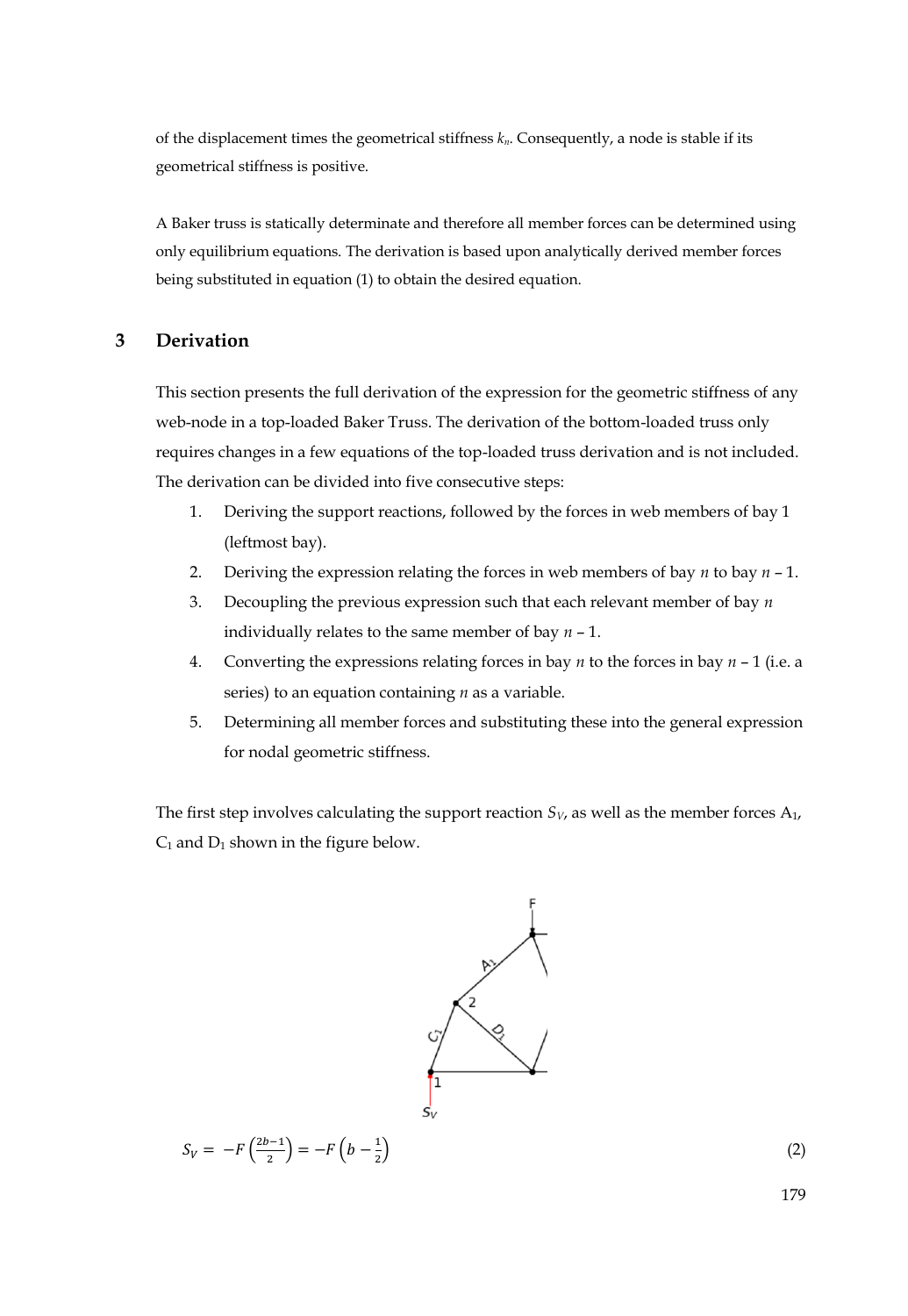$$
\sum F_{V,1} = 0 = -\frac{hc_1}{2L_1} + S_V = -\frac{hc_1}{2L_1} - F\left(b - \frac{1}{2}\right)
$$
\n(3)

$$
\sum F_{V,2} = 0 = -\frac{hA_1}{2L_2} - \frac{hC_1}{2L_1} + \frac{hD_1}{2L_2} = -\frac{A_1}{L_2} + \frac{C_1}{L_1} + \frac{D_1}{L_2}
$$
\n(4)

$$
\sum F_{H,2} = 0 = \frac{3LA_1}{8bL_2} - \frac{LC_1}{8bL_1} + \frac{3LD_1}{8bL_2} = \frac{3A_1}{L_2} - \frac{C_1}{L_1} + \frac{3D_1}{L_2}
$$
(5)

In which *L*, *L*1, *L<sup>2</sup>* and *b* denote the total span length, the length of the shorter web members, the length of the longer web members and the total number of bays per half span respectively. Four equations and four unknowns means a solution for the unknowns can be found:

$$
A_1 = \frac{F}{h} \left( \frac{2L_2}{3} - \frac{4bL_2}{3} \right)
$$
  
(6)

$$
D_1 = \frac{1}{h} \left( \frac{2bL_2}{3} - \frac{22}{3} \right) \tag{7}
$$

The next step is to relate  $A_n$  and  $D_n$  to  $A_{n-1}$  and  $D_{n-1}$ . The figure below shows the naming of relevant members and nodes.



$$
\sum F_{V,3} = 0 = \frac{hA_{n-1}}{2L_2} + \frac{hB_n}{2L_1} + F
$$
\n(8)

$$
\sum F_{V,4} = 0 = -\frac{h_{n-1}}{2L_2} - \frac{h_{n-1}}{2L_1}
$$
\n(9)

$$
\sum F_{V,5} = 0 = -\frac{hA_n}{2L_2} - \frac{hB_n}{2L_1} + \frac{hC_n}{2L_1} + \frac{hD_n}{2L_2} = -\frac{A_n}{L_2} - \frac{B_n}{L_1} + \frac{C_n}{L_1} + \frac{D_n}{L_2}
$$
(10)

$$
\sum F_{H,5} = 0 = \frac{3LA_n}{8bL_2} - \frac{LB_n}{8bL_1} - \frac{LC_n}{8bL_1} + \frac{3LD_n}{8bL_2} = \frac{3A_n}{L_2} - \frac{B_n}{L_1} - \frac{C_n}{L_1} + \frac{3D_n}{L_2}
$$
(11)

The above system of four equations and six unknowns can be reduced to a system of 2 equations and four unknowns in which *Bn* and *C<sup>n</sup>* have been eliminated.

$$
D_n = -\frac{2A_{n-1}}{3} - \frac{4FL_2}{3h} + \frac{D_{n-1}}{3}
$$
\n<sup>(12)</sup>

$$
A_n = \frac{A_{n-1}}{3} + \frac{2FL_2}{3h} - \frac{2D_{n-1}}{3} \tag{13}
$$

For the third step the equations (12) and (13) are to be decoupled such that in the expression for  $D_n$ ,  $D_n$  is only related to  $D_{n-1}$  and that in the expression for  $A_n$ ,  $A_n$  is only related to  $A_{n-1}$ . An expression relating  $A_{n-1}$  to  $D_{n-1}$  could accomplish this goal, and it is derived by creating a cut in bay *n* as shown in the figure below.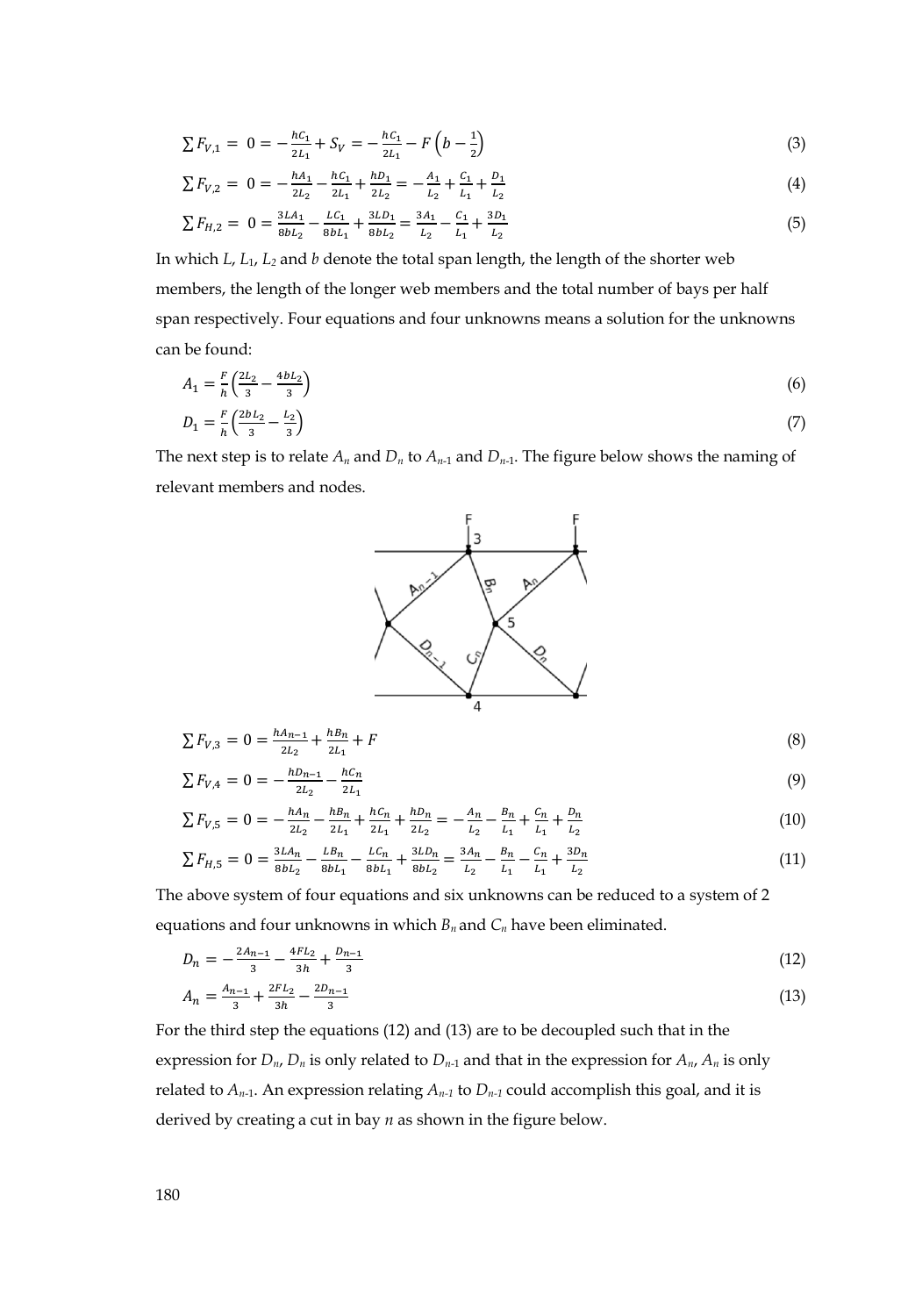

$$
\sum M_6 = 0 = -xA_n - hE_n + \frac{nL}{4b}F(n-1) + \frac{nL}{2b}S_V = -xA_n - hE_n + F\left(\frac{Ln^2}{4b} - \frac{nL}{2}\right)
$$
(14)  

$$
\sum M_7 = 0 = -xD_n - hE_n + \left(\frac{nL}{4b} - \frac{3L}{4b}\right)F(n-1) + \left(\frac{nL}{2b} - \frac{3L}{4b}\right)S_V =
$$

$$
-xD_n - hE_n + F\left(\frac{ln^2}{4b} - \frac{nL}{2} - \frac{3nL}{4b} + \frac{3L}{4} + \frac{3L}{8b}\right)
$$
(15)

In the above equations  $x$  denotes the orthogonal distance from the force in member  $A_n$  to node 6, which is equal to the orthogonal distance from the force in member *D<sup>n</sup>* to node 7. Equations (14) and (15) can be combined into one equation in which *En* has been eliminated and thus the only unknowns left are *A<sup>n</sup>* and *Dn*.

$$
D_n = A_n + \frac{F}{x} \left( -\frac{3nL}{4b} + \frac{3L}{4} + \frac{3L}{8b} \right) \tag{16}
$$

When *n* is substituted by *n*-1 the sought-after relation is found.

$$
D_{n-1} = A_{n-1} + \frac{F}{x} \left( -\frac{3nL}{4b} + \frac{3L}{4} + \frac{9L}{8b} \right) \tag{17}
$$

Combining equations (17) and (12) as well as (17) and (13) yields the desired pair of decoupled series.

$$
A_n = c_1 A_{n-1} + c_2 n + c_3
$$
  
\n
$$
c_1 = -\frac{1}{3} \qquad c_2 = \frac{FL}{2bx} \qquad c_3 = \frac{2FL_2}{3h} - \frac{FL}{2x} - \frac{3FL}{4bx}
$$
  
\n
$$
D_n = c_4 D_{n-1} + c_5 n + c_6
$$
\n(18)

$$
c_4 = -\frac{1}{3} \qquad c_5 = -\frac{FL}{2bx} \qquad c_6 = -\frac{4FL_2}{3h} + \frac{FL}{2x} + \frac{3FL}{4bx} \tag{19}
$$

The fourth step is to convert the derived series into an equation relating *An* to just *A*1 and *n,*  as well as for  $D_n$ . This is done by firstly expanding equation (18) into a summation of series.

$$
A_n = c_1 A_{n-1} + c_2 n + c_3 = c_1^{n-1} A_1 + c_2 ((c_1^{n-2} + c_1^{n-3} + \dots + c_1^1 + c_1^0) + (c_1^{n-3} + c_1^{n-4} + \dots + c_1^1 + c_1^0) + \dots + (c_1^1 + c_1^0) + (c_1^0)) + c_2 (c_1^{n-2} + c_1^{n-3} + \dots + c_1^1 + c_1^0) + c_3 (c_1^{n-2} + c_1^{n-3} + \dots + c_1^1 + c_1^0)
$$
\n(20)

Making use of the known relation (21) [Stewart, 2011], equation (20) can be rewritten as equation (22). In an identical manner an equation for *D<sup>n</sup>* can be derived.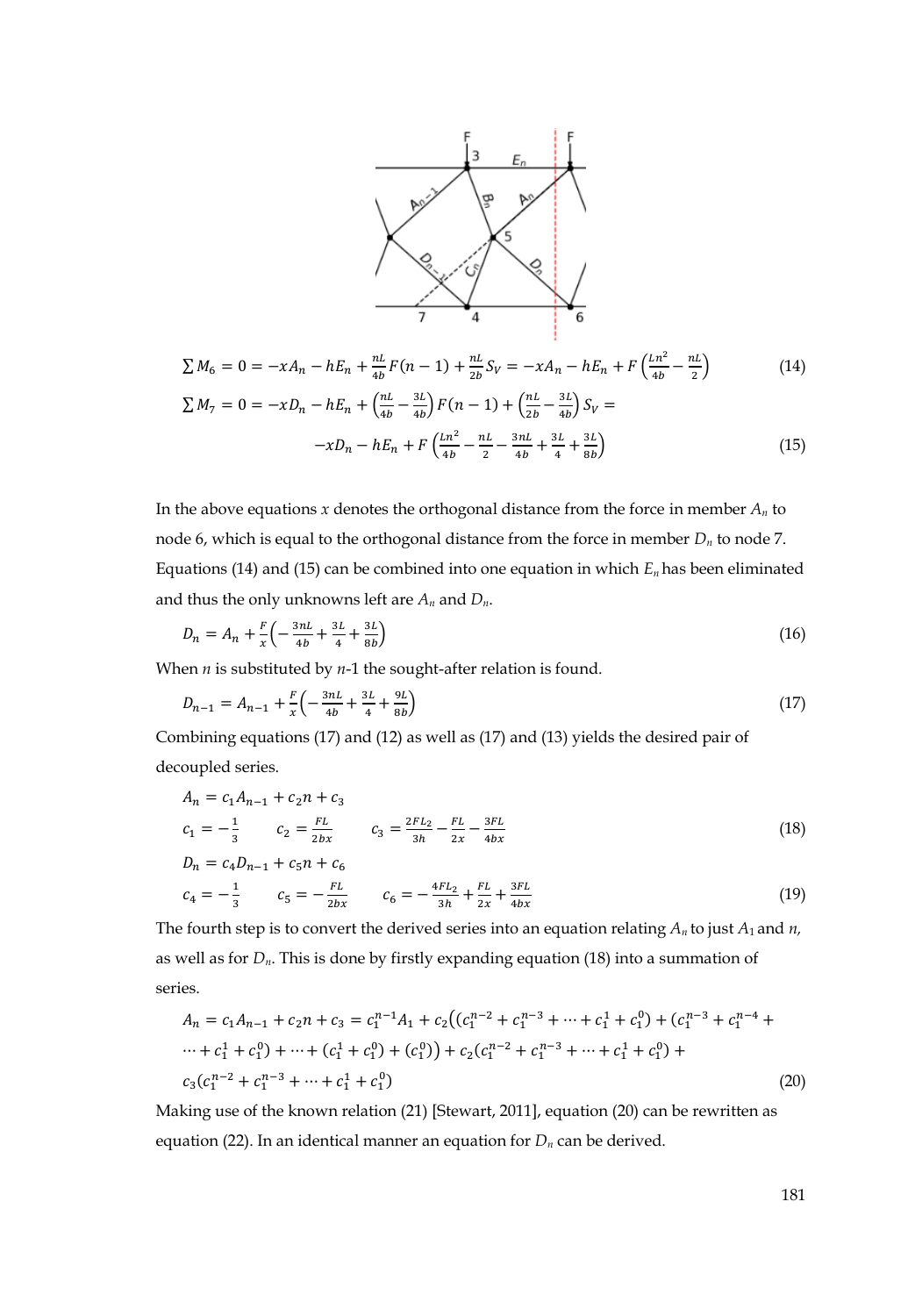$$
x^{n-1} + x^{n-2} + \dots + x^1 + x^0 = \frac{x^{n-1}}{x-1} \qquad x \neq 1 \quad \text{and} \quad n \ge 1
$$
 (21)

$$
A_n = A_1 c_1^{n-1} + \frac{c_2}{c_1 - 1} \left( \frac{c_1^{n-1}}{c_1 - 1} + c_1^{n-1} - n - 1 \right) + c_3 \left( \frac{c_1^{n-1} - 1}{c_1 - 1} \right)
$$
(22)

$$
D_n = D_1 c_4^{n-1} + \frac{c_5}{c_4 - 1} \left( \frac{c_4^{n-1}}{c_4 - 1} + c_4^{n-1} - n - 1 \right) + c_6 \left( \frac{c_4^{n-1} - 1}{c_4 - 1} \right)
$$
(23)

For the final step, the total geometric stiffness  $k_n$  will be split up in two parts: the contribution by the normal force in members  $A_n$  and  $D_n$ ,  $k_a$ , and the contribution of members  $B_n$  and  $C_n$ ,  $k_b$ . A simple expression for  $k_a$  can be found by substituting equations (22) and (23) into equation (24) followed by substituting equations (6) and (7) as well as all constants of equations (18) and (19).

$$
k_a = \frac{A_n}{L_2} + \frac{D_n}{L_2} = \frac{F}{h} \left( \frac{2b - \frac{5}{2}}{(-3)^n} - \frac{1}{2} \right)
$$
(24)

Equation (11) can be rewritten in terms of *k<sup>1</sup>* opening up a simple way of calculating *k2*.

$$
0 = \frac{3A_n}{L_2} - \frac{B_n}{L_1} - \frac{C_n}{L_1} + \frac{3D_n}{L_2}
$$
  
\n
$$
k_b = \frac{B_n}{L_1} + \frac{C_n}{L_1} = 3k_a = \frac{F}{h} \left( \frac{6b - \frac{15}{2}}{(-3)^n} - \frac{3}{2} \right)
$$
\n(25)

Thus, the total geometric stiffness *k* can be calculated:

$$
k_n = k_a + k_b = \frac{F}{h} \left( \frac{2b - \frac{5}{2}}{(-3)^n} - \frac{1}{2} \right) + \frac{F}{h} \left( \frac{6b - \frac{15}{2}}{(-3)^n} - \frac{3}{2} \right) = \frac{F}{h} \left( \frac{8b - 10}{(-3)^n} - 2 \right)
$$
(26)

Q.E.D.

### **4 Results**

The geometric stiffness of the web-nodes of a uniformly top-loaded baker truss is given by

$$
k_n = \frac{F}{h} \left( \frac{8b - 10}{(-3)^n} - 2 \right) \tag{27}
$$

The geometric stiffness of the web-nodes of a uniformly bottom-loaded baker truss is given by

$$
k_n = \frac{F}{h} \left( \frac{8b+2}{(-3)^n} + 2 \right) \tag{28}
$$

Since *F* and *h* do not influence the sign of the geometric stiffness in equations (27) and (28), these can be taken out of the equation so that a unit-less measure for the nodal stability is left. Figure 2 shows a plot of this stability measure for each web-node of a top-loaded truss (left) and a bottom-loaded truss (right) for the case  $b = 8$ .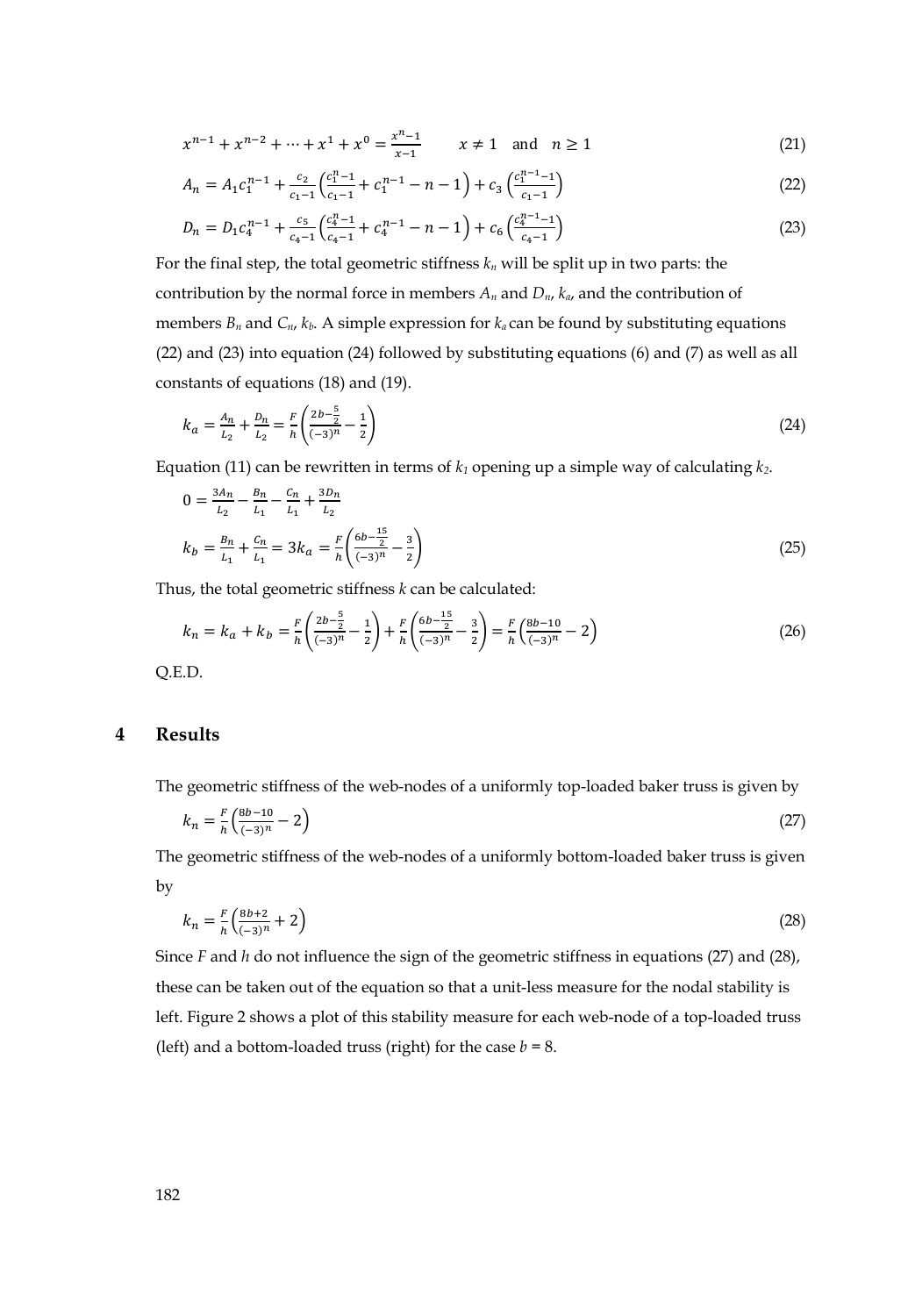



*Figure 2a: Stability of a top-loaded truss; Figure 2b: Stability of a bottom-loaded truss; most web nodes are unstable. most web nodes are stable.*

The limits that the geometric stiffness approaches as *n* increases, for a constant value of *b*, is for the top- and bottom-loaded truss respectively equal to equation (29) and (30).

$$
\lim_{n \to \infty} \frac{F}{h} \left( \frac{8b - 10}{(-3)^n} - 2 \right) = -2 \frac{F}{h}
$$
\n(29)

$$
\lim_{n \to \infty} \frac{F}{h} \left( \frac{8b+2}{(-3)^n} + 2 \right) = 2 \frac{F}{h}
$$
\n
$$
(30)
$$

#### **5 Conclusion**

This study shows that the geometric stiffness of the web-nodes of a uniformly top- and bottom-loaded Baker Truss can be calculated using a simple expression, greatly reducing the number of steps involved and giving more insight when compared with the conventional method of first calculating all member forces. The results of the equations have been compared to calculations done by a custom FEM code and are accurate up to many numbers after the decimal point (Annex B). It is shown that, for a positive value of the forces *F*, most nodes of a top-loaded truss are unstable, while most nodes of a bottomloaded truss are stable. When the forces are directed upwards the opposite is true in which most nodes of a top-loaded truss are stable, and most nodes of a bottom-loaded truss are unstable. It can be concluded that for most Baker Trusses some of the web-nodes need to be supported or stiffened by some moment transferring nodes in the out-of-plane direction in order to guarantee stability. For top-loaded Baker Trusses this is even true for most of the web-nodes.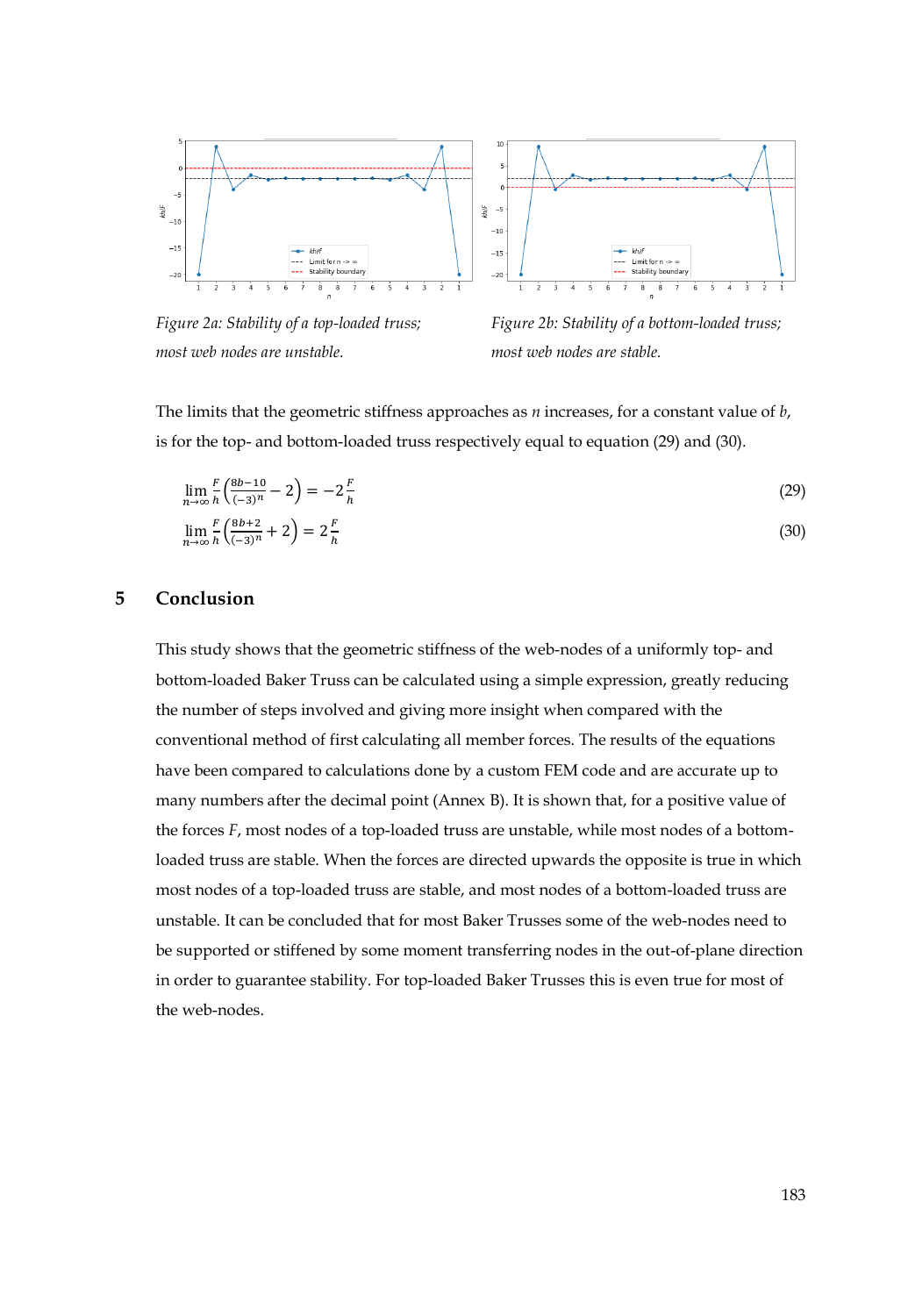### **6 Acknowledgements**

The findings in this paper could not have been done without the inspiration and feedback from the people at the SOM Chicago office, in particular Arek Mazurek, for his feedback and encouragement throughout my stay. I would also like to thank Pierre Hoogenboom (Delft University of Technology) for supervising the project, as well as for the valuable feedback on the manuscript he has given.

#### **Literature**

- Baker, W.F. (2013). Structural innovation: Combining classic theories with new technologies. *SOM*. pp. 18-19.
- SOM (a). 100 Mount Street, [https://www.som.com/projects/100\\_mount\\_street,](https://www.som.com/projects/100_mount_street) accessed on January 29th 2020
- SOM (b). 800 West Fulton Market, [https://www.som.com/projects/800\\_west\\_fulton\\_market,](https://www.som.com/projects/800_west_fulton_market) accessed on January 29th 2020

Stewart, J. *Calculus Early Transcendentals 7th edition*, Brooks/Cole, 2011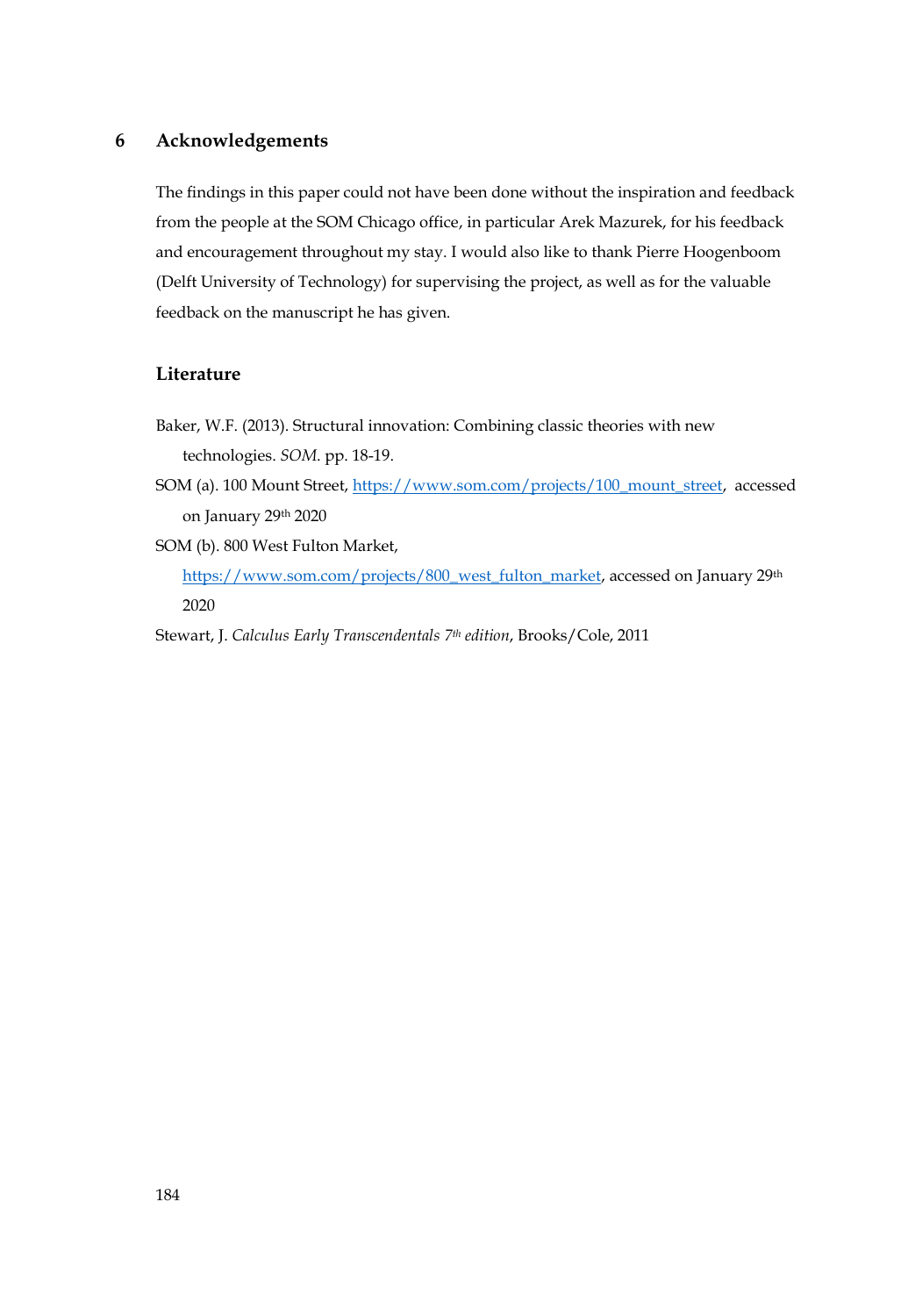#### **Annex A. Derivation of the geometric stiffness equation**

This annex presents the derivation of the general expression for the geometric stiffness of a node in a truss. The working axis of the stiffness is perpendicular to the plane of the truss. The assumption is made that all nodes connecting to the node of which the geometric stiffness is to be determined are fixed in the out of plane direction. Consider a node *n* connected by one member per node to *j* nodes.



Node *n* is displaced by *u* in the *z*-direction (out-of-plane). Because all nodes connected to *n* are fixed in the out-of-plane direction, each member *i* with a length *L<sup>i</sup>* is rotated by an angle  $\theta_i=\frac{u}{l}$  $\frac{a}{L_i}$ . The force exerted on node *n* by the normal force in member *i*, in the deformed state, is split up in a component in *z*-direction and a component in  $y_i$ -direction.



The component of the force in  $y_i$ -direction in the undeformed state is equal to the normal force in member *i*,  $N_i$ , since in this case the member is aligned with the  $\gamma_i$ -axis. In the deformed state the component of the force in *yi*-direction exerted on node *n* must remain